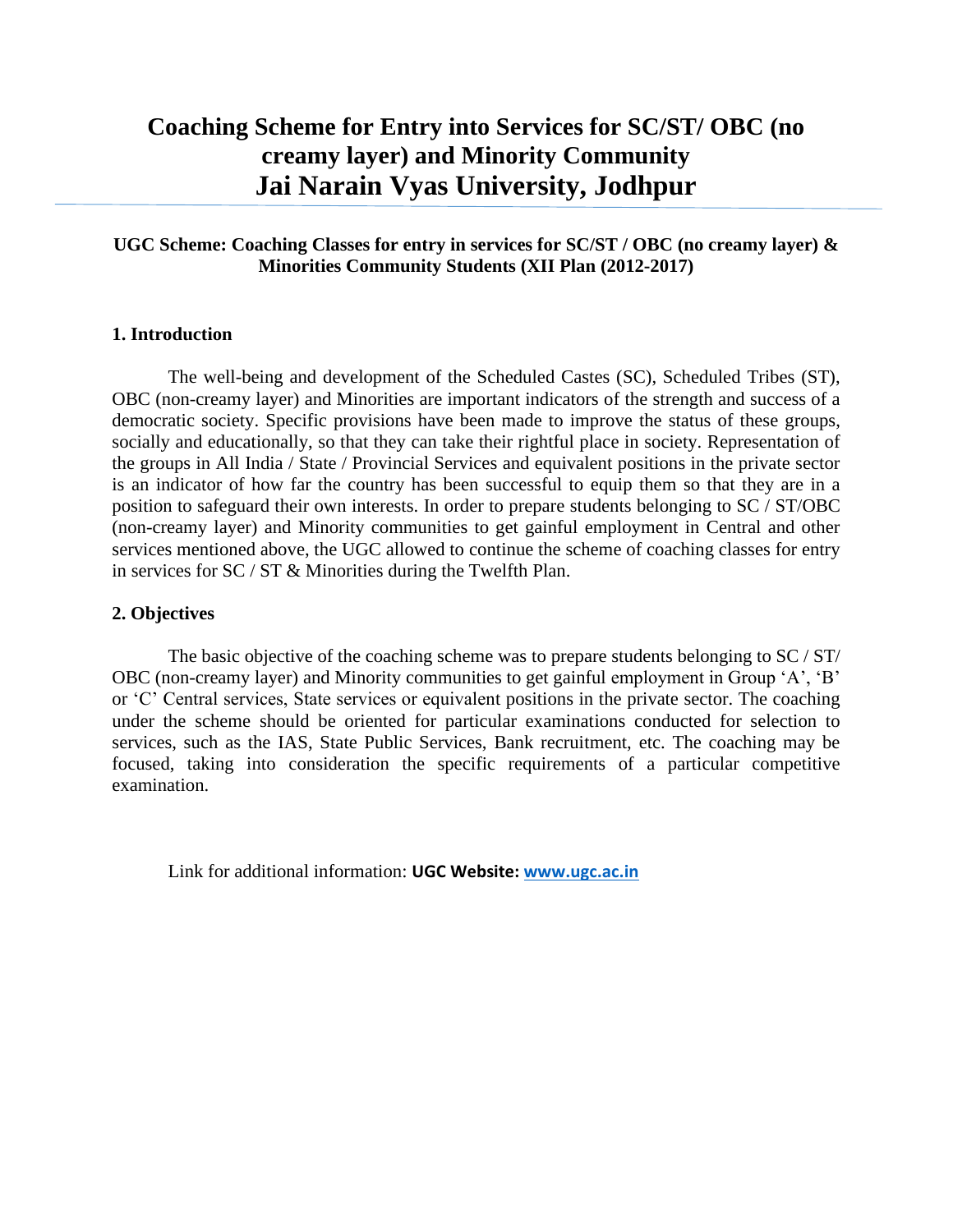# **Session: 2017**

## **Details of Resource Persons delivered Lectures in R.A.S (Preliminary ) coaching Classes**

| S.N            | Name of Resource person | Address                                                     |
|----------------|-------------------------|-------------------------------------------------------------|
|                | Dr.K.A Goyal            | Associate Professor, Department of BFE, JNVU, Jodhpur       |
| $\mathfrak{p}$ | Dr. Arjun Lal Meena     | Assistant Professor, department of Geography, JNVU, Jodhpur |
| 3              | Dr. Bharat Deora        | Assistant Professor, department of History, JNVU, Jodhpur   |
| 4              | Dr. Lalit Kumar Panwar  | Assistant Professor, department of History, JNVU, Jodhpur   |
| 5              | Dr. Bhawani Singh       | Assistant Professor, department of History, JNVU, Jodhpur   |
|                | Rajpurohit              |                                                             |
| 6              | Dr. S.P Meena           | Assistant Professor, Faculty of Law, JNVU, Jodhpur          |
| 7              | Dr. Mahendra Singh      | Assistant Professor, department of Hindi, JNVU, Jodhpur     |
|                | Rajpurohit              |                                                             |
| 8              | Mr. Sharawan Kumar      | Research Scholar, department of Economics, JNVU, Jodhpur    |
| 9              | Mr. Ankit Kumar         | Research Scholar, department of Geography, JNVU, Jodhpur    |
| 10             | Miss. Anjali Meena      | Research Scholar, department of Geography, JNVU, Jodhpur    |
| 11             | Mr. Bhajan Lal          | Research Scholar, department of Geography, JNVU, Jodhpur    |
| 12             | Miss. Indra             | Research Scholar, department of Geography, JNVU, Jodhpur    |

# **Session: 2019**

# **Details of Resource Persons delivered Lectures in R.A.S (Preliminary ) coaching Classes**

| S.N | Name of Resource person      | Address                                                             |
|-----|------------------------------|---------------------------------------------------------------------|
| 1   | Prof. P.S Bhati              | Professor (Retd), Department of Political, JNVU, Jodhpur            |
| 2   | Prof. Pravven Gehlot         | Professor, Department of Botany, JNVU, Jodhpur                      |
| 3   | Prof. P.S Charan             | Professor, Department of Philosophy, JNVU, Jodhpur                  |
| 4   | Dr. K.A Goyal                | Associate Professor, Department of BFE, JNVU, Jodhpur               |
| 5   | Dr. Arjun Lal Meena          | Assistant Professor, department of Geography, JNVU, Jodhpur         |
| 6   | Dr. Bharat Deora             | Assistant Professor, department of History, JNVU, Jodhpur           |
| 7   | Dr. Lalit Kumar Panwar       | Assistant Professor, department of History, JNVU, Jodhpur           |
| 8   | Dr. AshwaniArya              | Assistant Professor, department of Geography, JNVU, Jodhpur         |
| 9   | Dr. Omprakash                | Assistant Professor, department of Geography, JNVU, Jodhpur         |
| 10  | Dr. Dinesh Gehlot            | Assistant Professor, Department of Political Science, JNVU, Jodhpur |
| 11  | Dr. Bhawani Singh Rajpurohit | Assistant Professor, department of History, JNVU, Jodhpur           |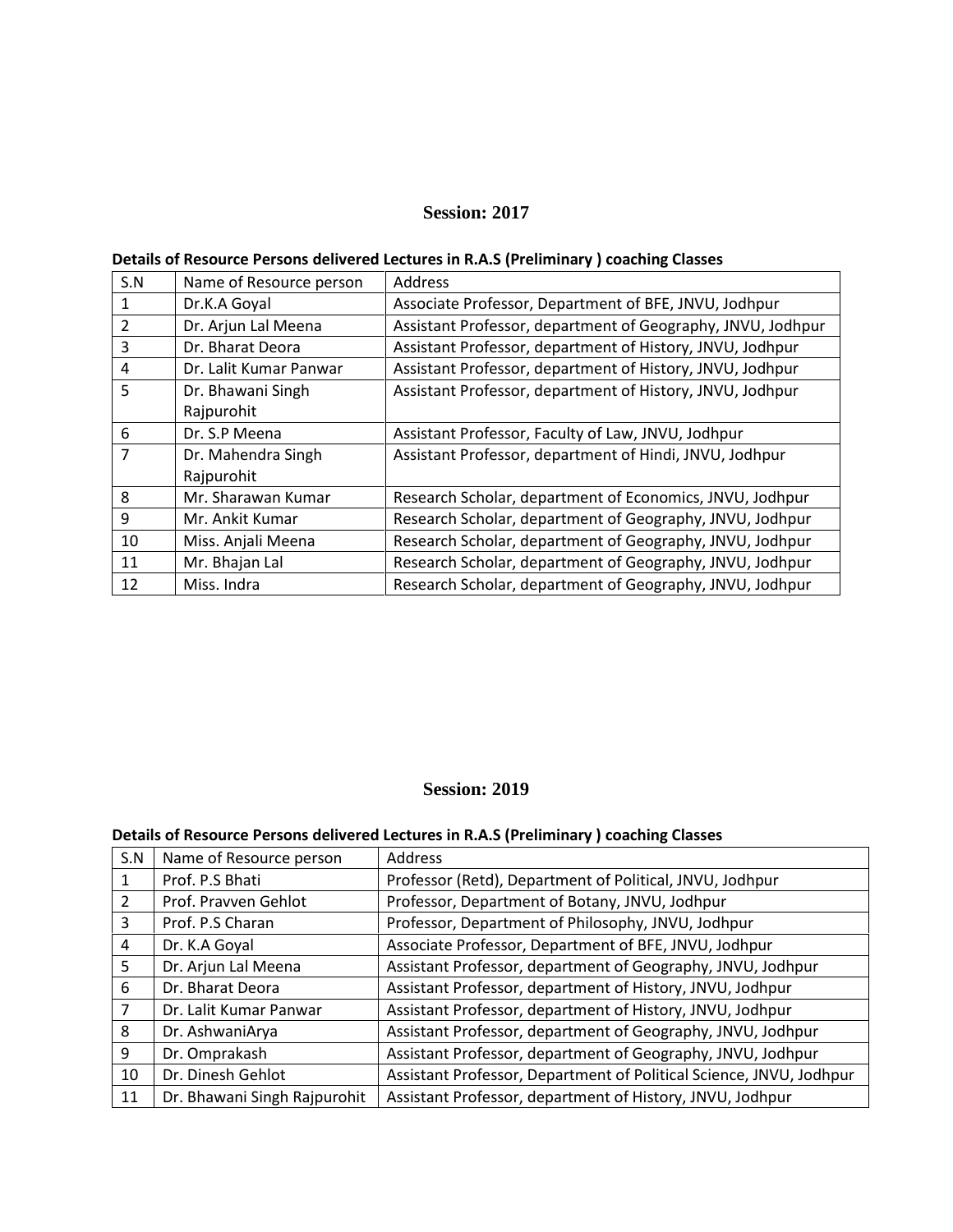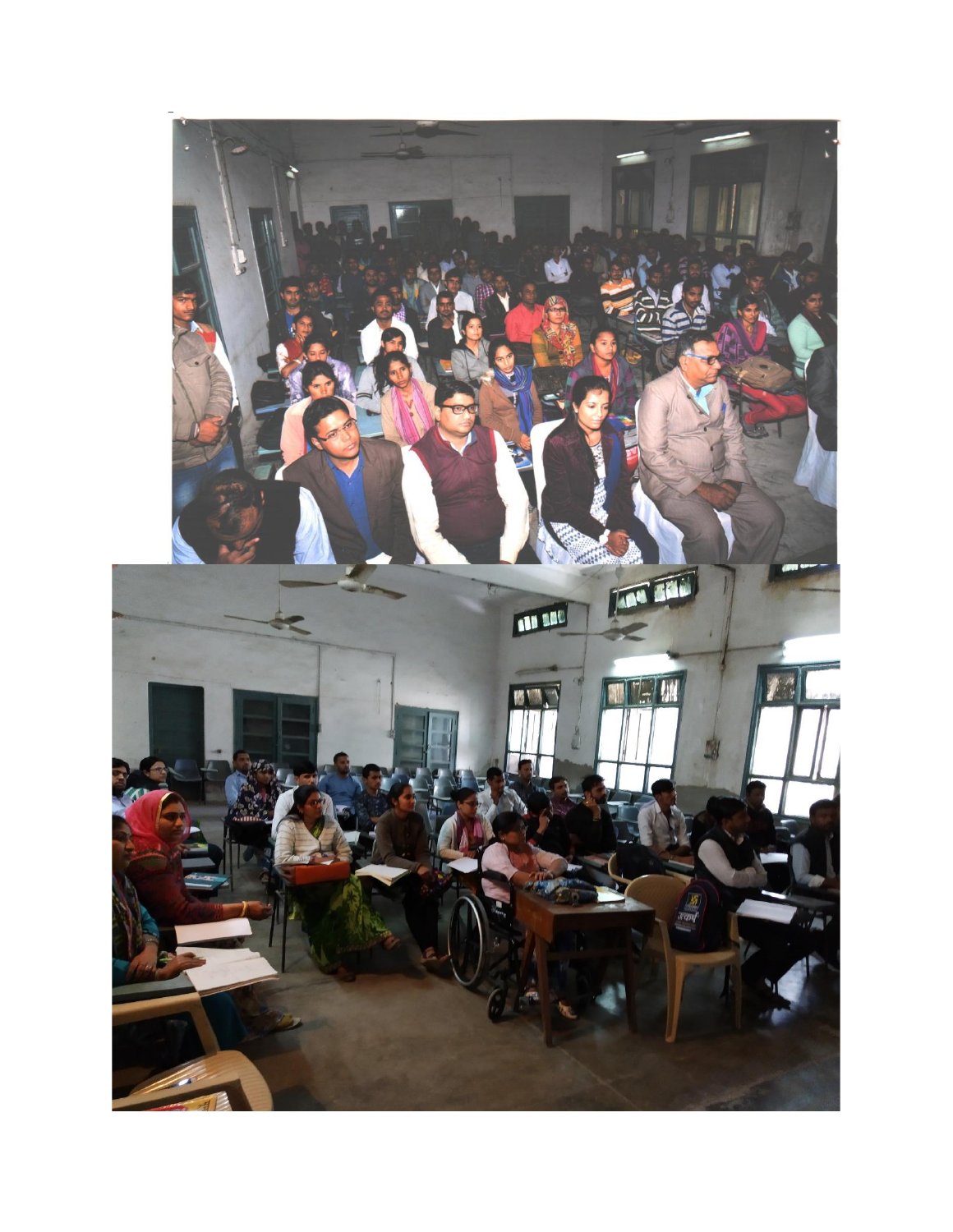